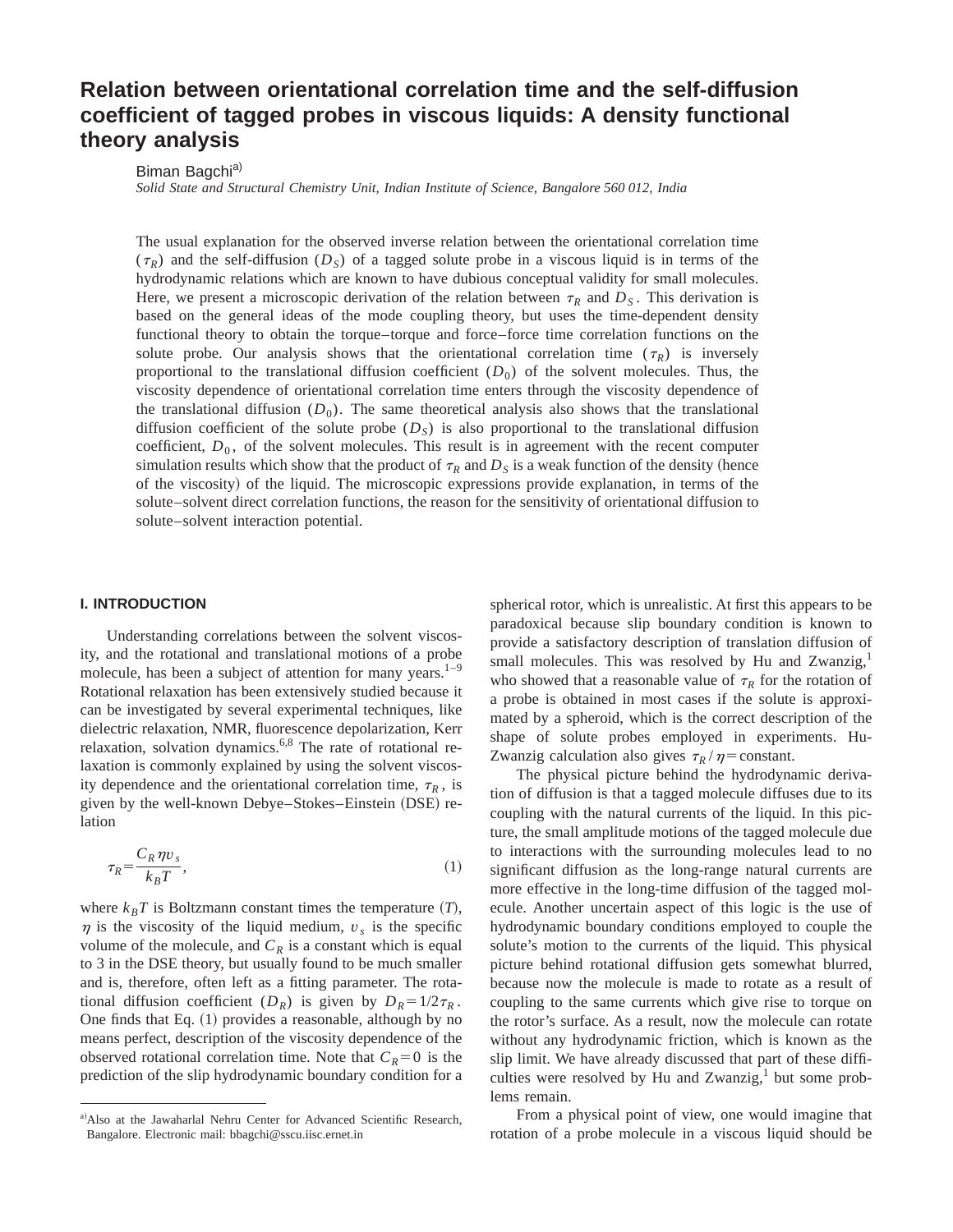coupled to the structural relaxation of the surrounding solvent; that is, determined primarily by the local dynamics. The latter is determined largely by the translational diffusion coefficient  $(D_0)$ , and also the structure, of the neighboring molecules. Thus, the rotational diffusion of a probe should be ideally correlated with the translational diffusion coefficient of the solvent molecules. We are, however, not aware of any such relation.

The translational diffusion of the same probe  $D<sub>S</sub>$  can also be studied by tracer diffusion and many other experimental techniques. Now, the translational diffusion of the probe is also expressed in terms of solvent viscosity by invoking again the hydrodynamic relation between  $D<sub>S</sub>$  and  $\eta$ 

$$
D_S = \frac{k_B T}{C_T \eta R}.\tag{2}
$$

If one combines Eqs.  $(1)$  and  $(2)$  one obtains the following hydrodynamic prediction for the product of  $\tau_R$  and  $D_S$ :

$$
\tau_R D_S = \frac{C_R v_s}{C_T R},\tag{3}
$$

so that the said product does not depend on viscosity or any other dynamical property of the solvent, but only on the geometric properties of the solute. This constancy of  $\tau_R D_S$  has been observed in recent computer simulations.<sup>10</sup> An example of this behavior has been shown in Fig. 6 of Ref. 6, where the product  $D_{S} \tau_{R}$  is plotted against density for a wide range of density. In this simulation, the probe is a prolate ellipsoid and the solvent is a collection of Lennard-Jones spheres. It was interesting to note the plateau in the product  $\tau_R D_S$  over a considerable variation of density. This could be taken as a confirmation of hydrodynamic expressions.

As discussed earlier, both translational and rotational motion of a small solute probe in a dense liquid is expected to be coupled to the structural relaxation of the surrounding solvent molecules and thus to the translational diffusion of the solvent molecules and the local structure. While the same is expected to dominate the viscosity in dense liquids also, one should indeed have a relation between the rotational and translational motion of a solute probe to the solvent viscosity. However, the reason behind this relationship between diffusions and viscosity can be entirely different from the one based on hydrodynamic arguments.

The problem is that we do not have a simple and transparent argument which provides these relationships from a microscopic theory. A microscopic theory should be able to derive Eq.  $(3)$ , preferably by using the translational diffusion of the solvent as a variable. The theory should also be able to relate these diffusions with solvent viscosity. The objective of the present work is to show that such derivations are possible within the general framework of the mode coupling theory.<sup>11</sup> This work is partly motivated by our earlier work,<sup>12</sup> which showed that mode coupling theory can *quantitatively* explain the close relationship between the viscosity and friction. The second motivation comes from computer simulations, which shows that Eq.  $(3)$  indeed holds in the liquid density range with surprising accuracy.

The coupling between rotation and translation has been a subject of discussion recently in connection with solvation dynamics in restricted geometries. The first experimental paper to probe this connection was carried out by Vajda et al.,<sup>13</sup> who showed that the rate of solvation of a dipolar solute probe gets considerably reduced when the probe is confined within a cyclodextrin cavity. It has been proposed that this reduction is due to nonparticipation of the translational modes.<sup>14</sup> There is another, more subtle effect. If the translational mode gets quenched, then the rotational motion can also get severely quenched. A situation like this happens in the orientational motion of water molecules on the surface of an aqueous micelle or within a reverse micelle.<sup>15,16</sup> However, no microscopic theoretical study of this inter-relation between the translation and rotation has been carried out. In the absence of any such study, one always has to appeal to hydrodynamics and correlate the two via viscosity.

Experimental studies on supercooled liquids have found a significant deviation from the hydrodynamic prediction. Such deviations have been explained in terms of heterogeneities in the dynamics.<sup>17–19</sup> The existing explanation makes use of the linear viscosity dependence of rotational correlation time and the inverse viscosity dependence of translational diffusion coefficient of the probe. However, it would be more appropriate to correlate these quantities to the local diffusion coefficients of the solvent molecule.

Thus, to summarize, note that other than hydrodynamic arguments, there exists no microscopic argument of the viscosity dependence of the rotational time constant. In particular, we are not aware of any statistical mechanical derivation of Eq.  $(3)$ , invoking spatial and time correlation functions. This is an objective of this paper. We present a microscopic derivation of Eq.  $(3)$ , starting from time-dependent freeenergy functional derived from the density functional theory. In a general sense, this is essentially a Ginzburg–Landau theory. The resulting expression is essentially a mode coupling theory result.

The organization of the rest of the paper is as follows. In the next section, we present a theoretical formulation for rotational dynamics. We do the same for translational diffusion in Sec. III. In Sec. IV, we discuss the theoretical results and also compare with existing simulations. Section V concludes with a brief discussion.

## **II. MICROSCOPIC EXPRESSION FOR ROTATIONAL RELAXATION TIME**

The rotational relaxation time  $\tau_R$  is related to the zero frequency rotational friction  $\zeta_R$  by the usual expression

$$
\tau_R = \frac{1}{2D_R} = \frac{1}{2} \frac{\zeta_R}{k_B T}.
$$
\n(4)

A fully microscopic calculation of  $\zeta_R$  is highly nontrivial and no such calculation for an ellipsoidal molecule has been carried out yet, except in the Enskog limit.<sup>20</sup> However, in a viscous liquid, this friction is expected to be dominated by the slow density relaxation. The friction can be expressed as a sum of two terms

$$
\zeta_R = \zeta_{R, \text{bin}} + \zeta_{R, \rho\rho},\tag{5}
$$

where  $\zeta_{R,\text{bin}}$  is the friction due to binary collisions while  $\zeta_{R,\rho\rho}$  is the contribution due to density fluctuations. As men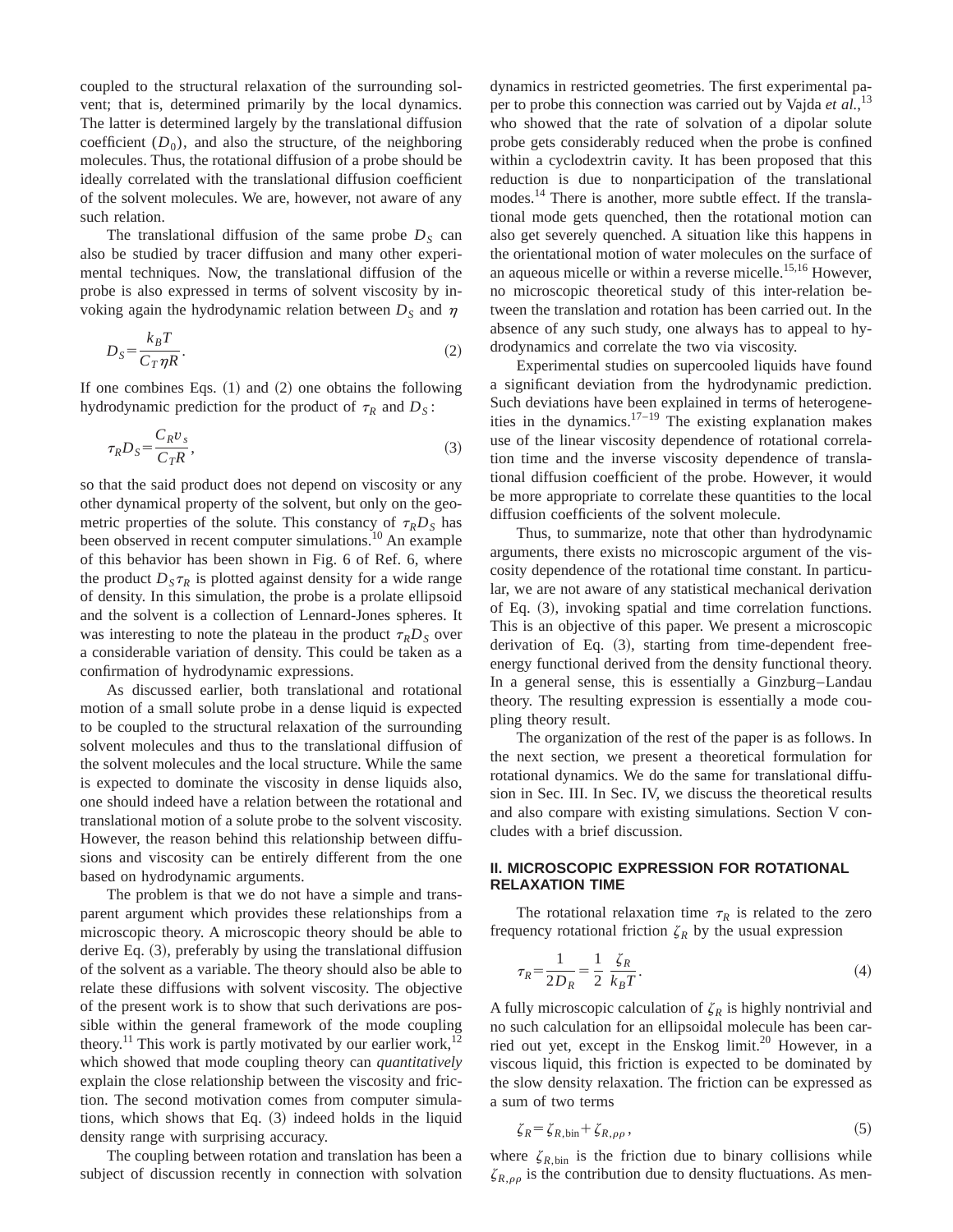tioned earlier, in a viscous liquid, it is the latter that makes the dominant contribution. In the following we present a microscopic but simple derivation of the the latter friction.

Let us start by considering a very dilute solution of ellipsoids in a solvent of spherical molecules. This is perhaps the simplest possible system which can be used to study the viscosity dependence of orientational relaxation of the ellipsoids. Let us assume that  $\rho_{\text{ell}}(\mathbf{r},\Omega,t)$  denote the position **r**, orientation  $\Omega$ , and time *t*-dependent number momenta density of the ellipsoids and  $\rho_s(\mathbf{r},t)$  denote the position and time-dependent number density of the solvent molecules.  $\rho_{\text{ell}}$ and  $\rho_s$  denote the average solute and solvent densities, respectively. The former does not enter the theoretical expressions derived below.

The relaxation of these densities can be described by using a molecular hydrodynamic theory of orientational relaxation described elsewhere. The molecular hydrodynamic equations are solved conveniently by Fourier and Laplace transforming them to the wave vector and frequency space (with wave vector **k** conjugate to position **r** and frequency  $z$ conjugate to time *t*). Since the details have been discussed elsewhere,<sup>9</sup> we shall just provide the essentials. We start by expanding the orientational density in the spherical harmonics,

$$
\rho_{\text{ell}}(\mathbf{k}, \mathbf{\Omega}, t) = \sum a_{lm}(\mathbf{k}, t) Y_{lm}(\mathbf{\Omega}).
$$
\n(6)

The experimentally observed orientational correlation functions are of two kinds: the collective and the single particle. The collective correlation functions are defined in the time domain by

$$
C_{lm}(k,t) = \langle a_{lm}(-\mathbf{k}, t=0) a_{lm}(\mathbf{k}, t) \rangle.
$$
 (7)

Usually, by collective limit, one implies the  $k=0$  limit of the above function. The single particle orientational correlation functions, on the other hand, are defined by

$$
C_{lm}^s(t) = \langle Y_{lm}(\Omega_i(0)Y_{lm}(\Omega_i(t)), \tag{8}
$$

where one considers the orientational dynamics of a single particle, modulated of course by interactions with all the other particles of the medium. In the present case, the two correlation functions approach each other because we consider only a very dilute solution of ellipsoids. In addition, we assume that the solvent has no orientational degrees of freedom.

The relaxation of the the orientational correlation functions depends on the torque and the force exerted by the surrounding solvent molecules. These torque and force, which act on a tagged ellipsoidal molecule at position **r** with orientation  $\Omega$  at time *t*, can be derived from the density functional theory, which gives the following general expression for the free-energy functional of an inhomogeneous system:<sup>9</sup>

$$
\beta \mathcal{F}[\rho_{ell}(t), \rho_{s}(t)] = \int d\mathbf{r} \, d\mathbf{\Omega} \, \rho_{ell}(\mathbf{r}, \mathbf{\Omega}, t) [\ln \rho_{ell}(\mathbf{r}, \mathbf{\Omega}, t) - 1] \n+ \int d\mathbf{r} \, \rho_{s}(\mathbf{r}, t) [\ln \rho_{s}(\mathbf{r}, t) - 1] \n- \frac{1}{2} \int d\mathbf{r} \, d\mathbf{r}' \, d\mathbf{\Omega} c_{ls}(\mathbf{r} - \mathbf{r}', \mathbf{\Omega}) \n\times \delta \rho_{ell}(\mathbf{r}, \mathbf{\Omega}, t) \delta \rho_{s}(\mathbf{r}', t) \n- \frac{1}{2} \int d\mathbf{r} \, d\mathbf{r}' c_{ss}(\mathbf{r} - \mathbf{r}') \n\times \delta \rho_{ell}(\mathbf{r}, t) \delta \rho_{s}(\mathbf{r}', t),
$$
\n(9)

where  $\delta \rho_{\text{ell}}(\mathbf{r},\mathbf{\Omega},t) = \rho_{\text{ell}}(\mathbf{r},\mathbf{\Omega},t) - \rho_{\text{ell}}/4\pi$  is the fluctuation in the position and orientation dependent number density  $\rho_{\text{ell}}(\mathbf{r},\mathbf{\Omega},t)$  and  $\delta\rho_{s}(\mathbf{r},t)=\rho_{s}(\mathbf{r},t)-\rho_{0}$ . Here,  $\rho_{\text{ell}}$  and  $\rho_{0}$  are the corresponding average number densities. The direct correlation functions,  $c_{ss}(\mathbf{r}-\mathbf{r}')$  and  $c_{ls}(\mathbf{r}-\mathbf{r}',\Omega)$  are the second-order expansion coefficients in the expansion of the free-energy functional in the respective densities. Needless to say, we have truncated the free-energy expansion in Eq.  $(9)$ after the quadratic term in the density fluctuation.

We next assume, in the spirit of mode coupling theory, that the torque on a molecule is determined by the density fluctuations. The above density functional theory can be used to derive an expression for the torque.  $N(\mathbf{r}, \Omega, t)$  is the torque on a tagged ellipsoid at  $(r,\Omega,t)$ . The procedure is simple and is well-documented.<sup>9</sup> One takes a functional derivative of the free energy given by Eq.  $(9)$  with respect to the space and orientation dependent density. When this derivative is set to zero and the resultant equation is solved for the equilibrium density, one can identify an effective potential energy. Torque is obtained by taking an angular gradient of this potential. The expression for the torque obtained by this procedure is given by  $9$ 

$$
\mathbf{N}(\mathbf{r}, \mathbf{\Omega}, t) = k_B T \nabla_{\mathbf{\Omega}} \int d\mathbf{r}' \ c(\mathbf{r} - \mathbf{r}', \mathbf{\Omega}) \delta \rho(\mathbf{r}', t). \tag{10}
$$

Note that the above expression for the torque provides a clear explanation of the coupling of the rotor's motion to the isotropic density fluctuation of the solvent. The orientational friction can now be given by Kirkwood's formula, which expresses the friction as an integral over the torque–torque time correlation function,<sup>9</sup>

$$
\zeta_{R,\rho\rho} = \frac{1}{2k_B T} \int_0^\infty dt \, \frac{1}{4 \pi V} \int d\mathbf{r} \, d\Omega \langle \mathbf{N}(\mathbf{r}, \Omega, 0) - \mathbf{N}(\mathbf{r}, \Omega, t) \rangle, \tag{11}
$$

where  $\langle \ldots \rangle$  involves averaging over the initial solvent configuration and also solvent dynamics when the position and the orientation of the solute probe are held fixed.

In the subsequent steps one writes the integral in the wave vector  $(\mathbf{k})$  space, and expands both the direct correlation function and the density field in the spherical harmonics (in the framework where **k** is taken parallel to the *z* axis). Straightforward algebra leads to the following expression for the torque: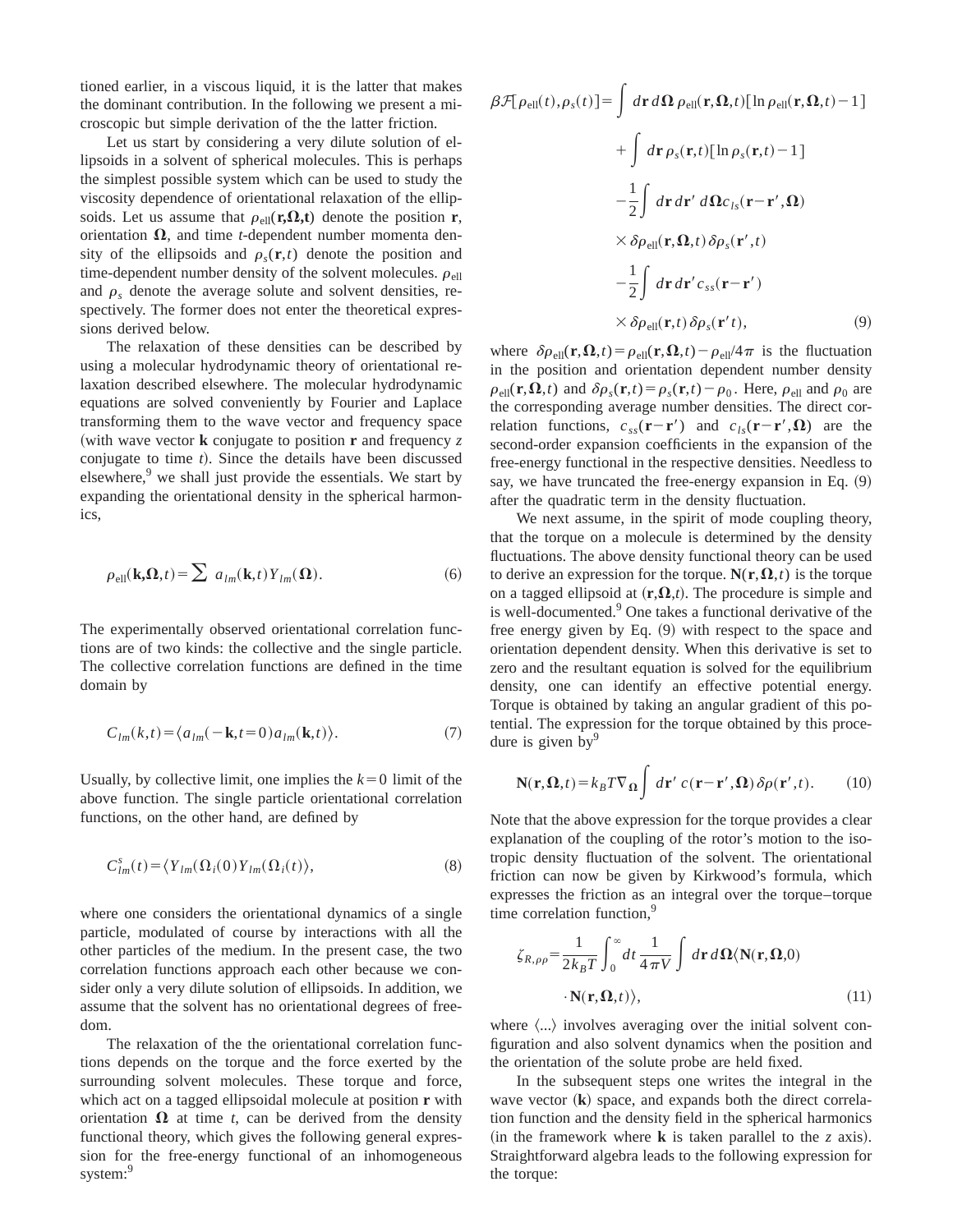$$
\mathbf{N}(\mathbf{r}, \mathbf{\Omega}, t) = \frac{1}{(2\pi)^3} (\nabla_{\Omega} Y_{lm}(\mathbf{\Omega})) \int d\mathbf{k} \, e^{i\mathbf{k} \cdot \mathbf{r}} c_{lm}(k) \, \delta \rho(\mathbf{k}, t), \tag{12}
$$

where  $\delta \rho(\mathbf{k}, t)$  is the Fourier transform of  $\delta \rho(\mathbf{r}, t) = \rho(\mathbf{r}, t)$  $-\rho_0$ , where  $\rho_0$  is the average solvent density.  $c_{lm}(k)$  is the *lm*th coefficient in the spherical harmonic expansion of the direct correlation function  $c(k,\Omega)$  term which is the Fourier transform of the two particle  $c(\mathbf{r}-\mathbf{r}', \mathbf{\Omega})$ . The above expression for the torque is now substituted in Eq.  $(11)$ . The subsequent steps involve an integration by parts and an integration over angles to obtain the following expression for the time-dependent friction:

$$
\zeta_{R,\rho\rho}(t) = \frac{k_B T \rho_s}{16\pi^3} \int dk \, k^2 \sum_{lm} l(l+1) c_{lm}^2(k) F(k,t).
$$
\n(13)

In the above expression  $F(k,t)$  is the dynamic structure factor or the intermediate scattering function of the liquid. This equation has the structure well-known in the mode coupling theory of liquid dynamics, although we have not come across this expression before. In dense liquids, most of the contribution to this integration comes from the intermediate wave number regime where the static structure factor of the liquid,  $S(k)$ , has a sharp peak. In this region, the dynamic structure factor or the intermediate scattering function,  $F(k,t)$  can be given by the following simple expression:

$$
F(k,t) = S(k) \exp(-D_0 k^2 t / S(k)),
$$
\n(14)

where  $D_0$  is the translational diffusion coefficient of the solvent molecules. If we substitute this expression in Eq.  $(13)$ for  $\zeta_{R,\rho\rho}$ , and carry out the integration over wave number *k*, we get the following expression for the friction:

$$
\zeta_{R,\rho\rho} = \frac{k_B T \rho_s}{16\pi^3 D_0} \int dk \, S(k) \sum_{lm} l(l+1) c_{lm}^2(k). \tag{15}
$$

This equation can be recast in the form

$$
\tau_R D_0 = \frac{\rho_s}{32\pi^3} \int dk \, S(k) \sum_{lm} l(l+1) c_{lm}^2(k), \tag{16}
$$

where we have used the relation between  $\tau_R$  and the rotational diffusion coefficient,  $D_R$ . This expression has the nice feature that the terms on the right-hand side are purely static and determined solely by the local correlations. We are not aware of any prior derivation of such an expression.

We can now address the viscosity dependence of  $\tau_R$ . Within mode coupling theory and with the same diffusive assumption for the dynamic structure factor, one can show that the collective part of viscosity is related to translational diffusion by the following relation:

$$
D_0 \eta = \frac{k_B T}{120 \pi^2} \int dk \, k^2 [S'(k)/S(k)]^2 S(k). \tag{17}
$$

Both  $\tau_R$  and  $\eta$  are closely related to the translational diffusion coefficient of the solvent molecules because it is the latter which determines the rate of structural relaxation. We can use the last two equations to eliminate  $D<sub>T</sub>$ , the translational diffusion coefficient, and relate the rotational relaxation time directly to viscosity. One can draw several additional conclusions regarding the viscosity dependence of  $\tau_R$ .

First, the rotational correlation time is directly proportional to viscosity which is inconsistent with the theoretical predictions. Second, if coupling of the rotational correlation time with viscosity enters through the coefficients  $C_{lm}(k)$ , if these coefficients are small, then the rotational correlation times could get decoupled from viscosity. Thus, when one changes the viscosity through variation of the solvent or the temperature, these coefficients also change, thus leading to a more complex dependence. This aspect has been addressed earlier by many, including Zwanzig.

#### **III. MICROSCOPIC EXPRESSION FOR THE SELF-DIFFUSION COEFFICIENT OF A TAGGED SOLUTE**

The self-diffusion coefficient of the probe is related to the friction by the Einstein relation. The total friction on the probe can be decomposed into two parts: one is the binary or short time friction determined by the collision with the surrounding solvent molecules, while the second one is determined by structural relaxation. In viscous liquids, it is the second one which is important. An expression for this friction can be found by using the Kirkwood's formula, given in this case by

$$
\zeta_{S,\rho\rho} = \frac{1}{3k_B T} \int_0^\infty dt \, \frac{1}{4 \pi V} \int d\mathbf{r} \, d\mathbf{\Omega}
$$

$$
\times \langle \mathbf{F}(\mathbf{r}, \mathbf{\Omega}, 0) \cdot \mathbf{F}(\mathbf{r}, \mathbf{\Omega}, t) \rangle, \tag{18}
$$

where  $\mathbf{F}(\mathbf{r},\mathbf{\Omega},t)$  is the force on the solute probe at position **r**, with orientation  $\Omega$  at time *t*. We obtain an expression for the force from the density functional theory; this is given by

$$
\mathbf{F}(\mathbf{r}, \mathbf{\Omega}, t) = k_B T \nabla \int d\mathbf{r}' C(\mathbf{r} - \mathbf{r}', \mathbf{\Omega}) \delta \rho(\mathbf{r}', t). \tag{19}
$$

One next follows the same steps as in the previous section to obtain the following expression for the friction:

$$
\zeta_{S,\rho\rho} = \frac{k_B T \rho_s}{6 \pi^2 D_0} \int dk \, k^2 \sum_{lm} \, c_{lm}^2(k) S(k). \tag{20}
$$

Note that the sum over *l* on the right-hand side of the above equation starts with  $l=0$ , while that for rotational friction the sum over *l* starts from  $l=1$ . Thus, the first term on the righthand side of Eq.  $(20)$  is the isotropic term well-known in the mode coupling theory expression of the friction. One expects this first term to dominate in most cases.

In the subsequent steps we eliminate  $D_0$  from the expressions of  $\tau_R$  and  $\zeta_S$  to obtain the following expression for the product  $\tau_R D_S$ :

$$
\tau_R D_S = \frac{8\pi}{3} \frac{\int dk S(k) \Sigma_{lm} l(l+1) c_{lm}^2(k)}{\int dk \, k^2 \Sigma_{lm} c_{lm}^2(k) S(k)}.
$$
 (21)

The above equation is an important result of this work. This provides a microscopic relation between the rotational time and the self-diffusion of a tagged probe in dense liquids.

Amplitude of rotational friction clearly depends on the spherical harmonic coefficients,  $C_{lm}(k)$ , in addition to the translational diffusion coefficient of the solvent. Unfortunately, reliable expressions for  $C_{lm}(k)$  are hard to obtain. Approximate analytical forms are available for two model